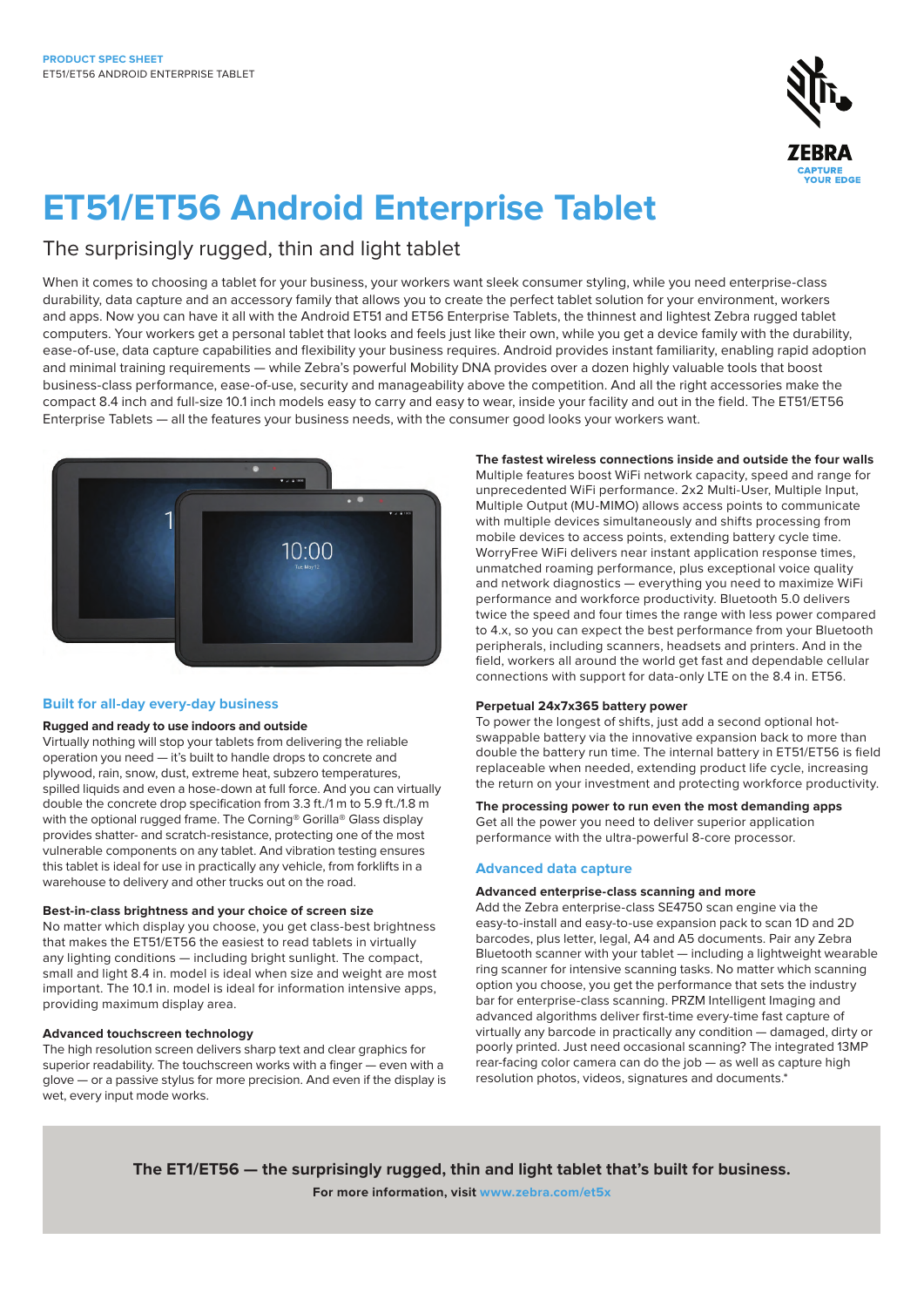#### **Video calls for on-the-spot help**

The integrated 5MP front camera enables video calling over the WiFi or cellular network, allowing your workers to get instant help from a remote expert, co-worker or supervisor.

## **Customize your tablet with an unmatched accessory family**

# **The most charging options**

Charging solutions that mount on a wall or sit on a desktop enable charging anywhere in your facility. The unique ShareCradle provides space- and cost-efficiencies in the backroom by providing a common base to charge all your Zebra mobile computers and tablets — just insert the right cups for your devices in the charge bays. Third-party vehicle cradles enable charging in cars, trucks, forklifts and more. And docking station charging solutions for either the standalone tablet or the tablet inside the rugged frame offer three USB ports, Ethernet and HDMI, providing all the connectivity you need to use the ET51/ET56 as a desktop solution and more.

# **Innovative Expansion Back to add new features**

Simply replace the standard battery back with an Expansion Back to add a rotating handstrap or the SE4750 enterprise scan engine with a rotating handstrap. And the optional hot swappable battery can be added to any Expansion Back for around-the-clock power.

#### **Flexible 'wearability'**

A single flexible accessory, the Operations Case, provides your workers with three 'wearable' options: on a shoulder, cross-body or holster-style on a belt. And you can add a hand strap via the Expansion Back for easy and secure one-hand carrying and use.

#### **The ultimate in manageability and OS update simplicity**

#### **Get a lifetime security guard for Android**

With Zebra's LifeGuard™ for Android™, you get the security updates you need to keep your Zebra Android devices secure every day they are in service — along with easy, revolutionary end-to-end control of the OS update process.

# **Android OS updates made easy**

The update process for enterprise-class Android mobile devices is often time-consuming, costly, complex and difficult to track. With LifeGuard Analytics — free with your Zebra OneCare Support contract — you can view available Android updates, their priority level and which devices are eligible for the update. You can automatically update devices over the air — and monitor the status of updates in real time. The result? Superior future proofing and a lower total cost of ownership.

#### **The ultimate in value with Mobility DNA — only from Zebra**

**Improve ease-of-use, manageability, performance, security and application development simplicity for your Zebra Android devices**  Mobility DNA's large family of applications makes Zebra Android devices easier to use, easier to manage and easier to secure, while simplifying application development. For example, easily track and find misplaced devices with Device Tracker. Identify device issues that can be repaired on site to eliminate needless trips to the Zebra Repair Center — and device downtime — with Device Diagnostics. Easily stage devices for use — including disabling any Google Mobile Services (GMS) that come standard with Android that may not be suitable for use in your business. Enable workers to use only the applications and device features you specify with Enterprise Home Screen. Create a customized onscreen keyboard that enables faster data entry with Enterprise Keyboard. And much more.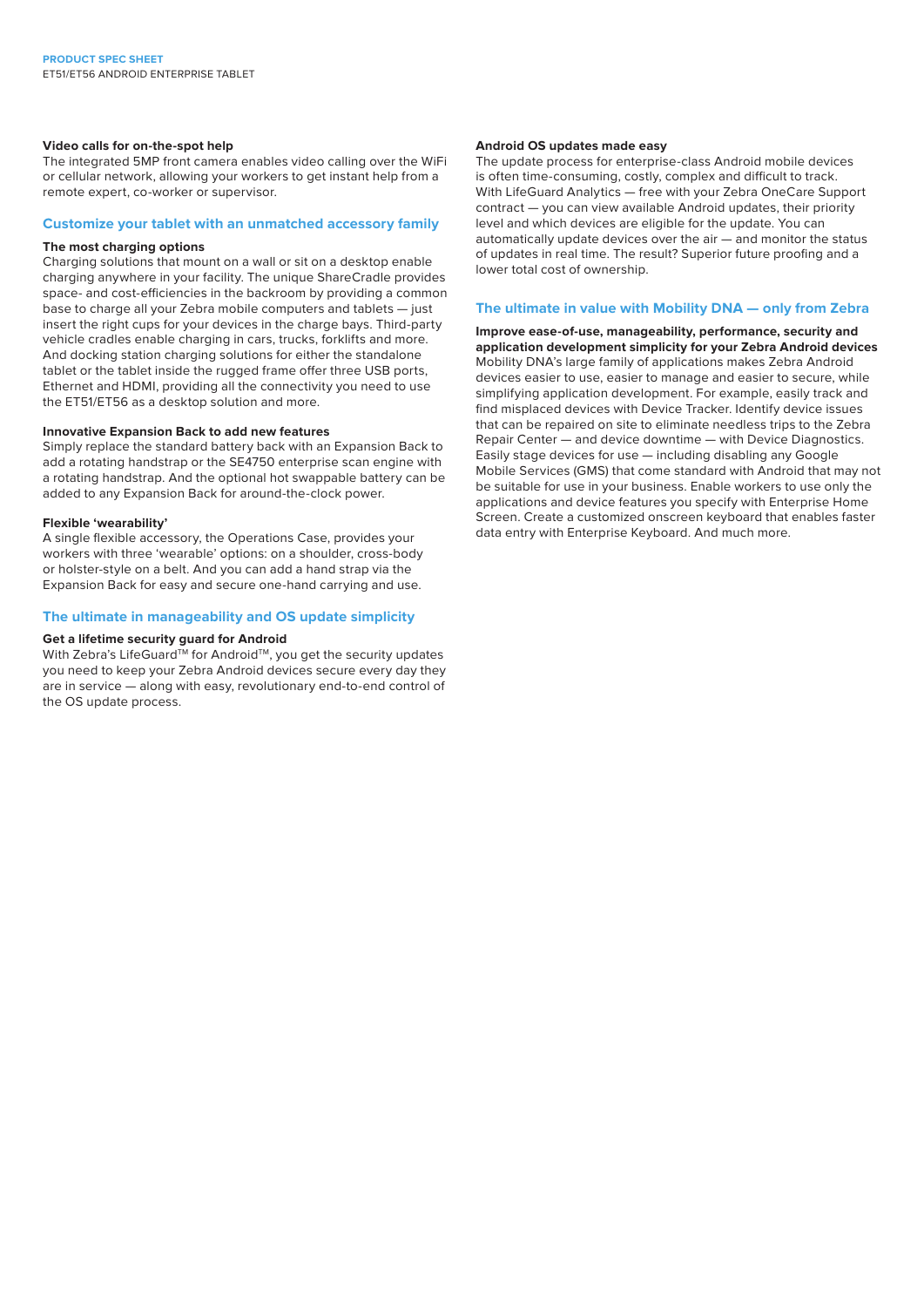# **ET51/ET56 Android Enterprise Tablet**

| <b>Physical Characteristics</b>     |                                                                                                                                                                                                                                                                               |
|-------------------------------------|-------------------------------------------------------------------------------------------------------------------------------------------------------------------------------------------------------------------------------------------------------------------------------|
| <b>Dimensions</b>                   | 8.4 in. tablet: 9 in. W x 5.9 in. H x 0.5 in. D<br>228 mm W x 150 mm H x 12.7 mm D<br>10.1 in. tablet: 10.6 in. W x 7.1 in. H x 0.5 in. D<br>269 mm W x 181 mm H x 12.7 mm D                                                                                                  |
| <b>Weight (Battery</b><br>included) | ET51 8.4 in.: 1.12 lbs/514 g<br>ET56 8.4 in.: 1.15 lbs/527 a<br>ET5110.1 in.: 1.60 lbs/745.5 g                                                                                                                                                                                |
| <b>Display</b>                      | 8.4 in./21.3 cm; 720 nits<br>10.1 in./25.7 cm; 540 nits<br>Supports up to 2560x1600<br>Corning Gorilla Glass; daylight viewable                                                                                                                                               |
| <b>Touch Panel</b>                  | Capacitive 10 point multi-touch                                                                                                                                                                                                                                               |
| <b>Keyboard Options</b>             | Virtual; Bluetooth®; USB-C                                                                                                                                                                                                                                                    |
| <b>Expansion</b>                    | Integrated connector to easily add accessories                                                                                                                                                                                                                                |
| Connectivity                        | Docking connector (charge and data)<br>Rugged connector for use with rugged dock<br>(charge and data)<br>USB-C side port (data only)                                                                                                                                          |
| <b>Notification</b>                 | LED flash; barcode decode;**; system and OS<br>notification LED indicator; charge LED indicator                                                                                                                                                                               |
| Audio                               | Stereo speakers and dual front-facing microphones                                                                                                                                                                                                                             |
| <b>Performance Characteristics</b>  |                                                                                                                                                                                                                                                                               |
| <b>CPU</b>                          | Qualcomm Snapdragon™ 660 octa-core 2.2 GHz                                                                                                                                                                                                                                    |
| <b>Operating System</b>             | Android 8.1 Oreo, upgradeable through Android R                                                                                                                                                                                                                               |
| <b>Memory</b>                       | 4GB LPDDR4 SDRAM Discrete / 32GB MLC eMMC<br>Flash; user accessible micro SDXC card slot<br>(standard supports up to 2TB)                                                                                                                                                     |
| <b>User Environment</b>             |                                                                                                                                                                                                                                                                               |
| <b>Operating Temp.</b>              | -4° F to 122° F/-20° C to 50° C                                                                                                                                                                                                                                               |
| <b>Storage Temp.</b>                | -4° F to 140 ° F/-20° C to 60° C                                                                                                                                                                                                                                              |
| <b>Drop Specification</b>           | Standard: 3.3 ft./1 m to concrete per MIL-STD-810G<br>With optional rugged frame: 5.9 ft./1.8 m to<br>concrete per MIL-STD-810G                                                                                                                                               |
| Sealing                             | <b>IP65</b>                                                                                                                                                                                                                                                                   |
| <b>Vibration</b>                    | Random: 0.02 <sup>2</sup> /Hz, 20Hz to 2khz 4q RMS 1 hour<br>per axis                                                                                                                                                                                                         |
| <b>Humidity</b>                     | 5% to 95% non-condensing                                                                                                                                                                                                                                                      |
| Power                               |                                                                                                                                                                                                                                                                               |
| <b>Battery User Profile</b>         | Ample power for a full shift; continuous operation is<br>enabled with the secondary optional battery                                                                                                                                                                          |
| <b>Battery</b>                      | 8.4 in.: 6440 mAhr, 3.8V, rechargeable Li-Polymer;<br>user replaceable (24.4 Whr)<br>10.1 in.: 9660 mAhr, 3.85V rechargeable Li-Polymer;<br>user replaceable (37.1 Whr)<br>Optional hot swappable 3400mAh, 7.2V (24.4Whr)<br>secondary battery (equivalent to 3.6V @ 6800mAh) |
| <b>Data Capture</b>                 |                                                                                                                                                                                                                                                                               |
| Scanning                            | Available through the expansion back accessory:<br>SE4750 integrated advanced imager with hardware<br>decodina                                                                                                                                                                |
| <b>Rear Camera</b>                  | Image capture: 13MP auto-focus camera with user<br>controllable LED flash, illumination and aiming;<br>photographs, video, signatures and documents                                                                                                                           |

| Data Capture (continued)             |                                                                                                                                                                      |
|--------------------------------------|----------------------------------------------------------------------------------------------------------------------------------------------------------------------|
| <b>Front Camera</b>                  | 5MP 1080p full HD optimized for video<br>collaboration and low lighting conditions                                                                                   |
| Video                                | 1080p (Full HD, 1920 x 1080), frame rate = 30fps                                                                                                                     |
| <b>Wireless Communications</b>       |                                                                                                                                                                      |
| WiFi (WLAN)                          | WLAN: 802.11 a/b/g/n/d/h/i/k/r/ac; IPv4; IPv6; dual<br>band 2x2 MIMO for transmit and receive                                                                        |
| Cellular (WWAN)<br>(ET56 8 in. only) | Global LTE (data only)<br>North America LTE (data only): AT&T and Verizon                                                                                            |
| <b>Bluetooth (WPAN)</b>              | Bluetooth v5.0 / 2.1+EDR Class 2 (Bluetooth LE)                                                                                                                      |
| GPS (ET56 only)                      | GNSS supports GPS, Galileo and Glonass with LTO<br>technology for Assisted-GPS without sacrificing<br>autonomous operation                                           |
| <b>NFC</b>                           | P2P: ISO 18092; Reader/Writer: ISO 14443 -A-B,<br>MIFARE, FeliCa®, ISO 15693, NFC Forum Tag Types<br>1 to 4; Card emulation: ISO 14443 -A-B-B', MIFARE,<br>FeliCa RF |
| <b>Sensors</b>                       |                                                                                                                                                                      |
| Gyroscope                            | Maintains orientation based on principles of<br>conservation of angular momentum                                                                                     |
| <b>Motion Sensor</b>                 | 3-axis accelerometer that enables motion sensing<br>applications for dynamic screen orientation and<br>power management                                              |
| <b>Ambient Light Sensor</b>          | Automatically adjusts display brightness, display<br>backlight                                                                                                       |
| <b>Peripherals and Accessories</b>   |                                                                                                                                                                      |

Accessories include: ShareCradles (4-slot); docking stations; vehicle mount cradle (third party); single slot charge cradle; 4-slot optional battery charger; rugged frames; expansion back to easily add accessories (scanner/hand strap and optional battery bay or hand strap); passive stylus; holster; shoulder strap; charging cables and more

#### **Regulatory**

For Regulatory information, please visit [www.zebra.com/et5X](http://www.zebra.com/et5x)

#### **Warranty**

Subject to the terms of Zebra's hardware warranty statement, the ET51/ ET56 Enterprise Tablets are warranted against defects in workmanship and materials for a period of 1 (one) year from the date of shipment. For complete warranty statement, go to:<http://www.zebra.com/warranty>

#### **Recommended Services**

Zebra OneCare Select and Essential Support Services ([www.zebra.com/](http://www.zebra.com/zebraonecare) [zebraonecare](http://www.zebra.com/zebraonecare)) maximize the availability and productivity of your devices. Features include 24/7 technical support, device diagnostics, comprehensive coverage, advance replacement and software updates. Optional Visibility Services are available.

#### **Footnotes**

\* The integrated rear color camera does not offer PRZM, Zebra's advanced scanning algorithms or Intelligent Document Capture. Those options are only available on Zebra scanners that are integrated via the expansion pack and Zebra's Bluetooth scanners, such as the RS6000 ring scanner, the CS4070 pocketable companion scanner and Bluetooth handheld scanners.

\*\* Decode available when equipped with optional barcode scanner back.

Continued on next page

#### **Markets and Applications**

# **Retail**

- Inventory management
- Assisted selling
- Price verification
- Mobile Point-of-Sale
- Line busting

# **Field Service**

- Mobile dispatch
- Work order management
- Asset tracking
- Maintenance/
- inspection
- Meter reading

#### **Field Sales**

- Route accounting/ DSD
- Customer relations
- Pre-sales/order management
- Merchandising/ survey
- Mobile payment

#### **Transportation and Logistics**

- PoD/DSD sign off
- Yard and warehouse management
- Routing/scheduling
- Cargo/container tracking
- Fleet maintenance
- Asset management

#### **Warehouse and Distribution**

- Warehouse and yard management
- Returns processing
- EDI transactions

#### **Manufacturing**

- Inventory management
- Supply-line replenishment
- Safety testing
- Maintenance/repair
- Compliance verification
- Receiving/put away/ shipping